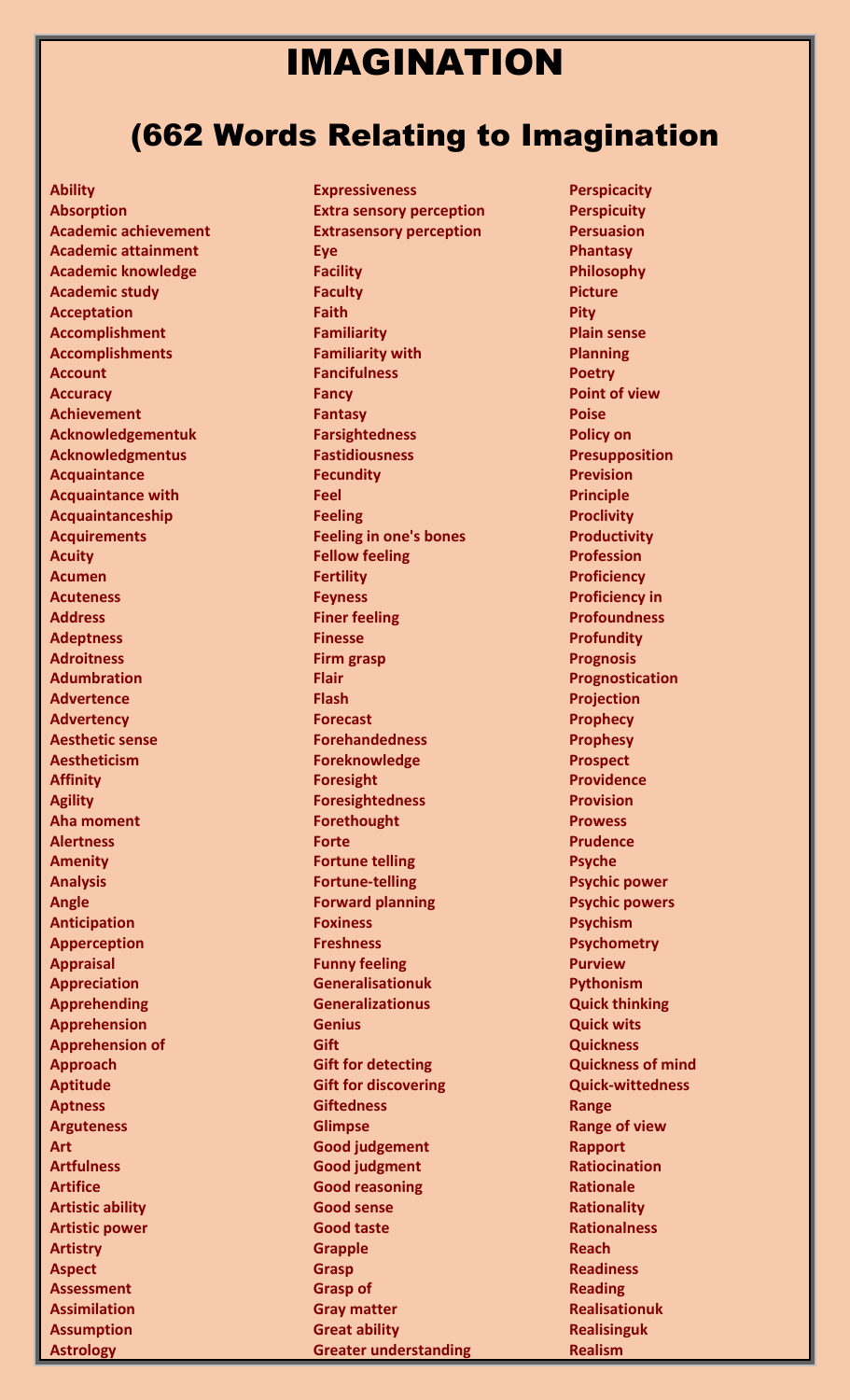**Astucity Astuteness Attainments Attention Attentiveness Attitude Augury Authority Awakening Awareness Awareness of Awareness of the feelings of others Balance Bearing Being on same wavelength Belief Bent Better understanding Book learning Bookishness Book-learning Brain Brain cells Brain power Braininess Brainpower Brains Breadth of view Brightness Brilliance Cageyness Caginess Calculatedness Calculation Canniness Capability Capacity Care Carefulness Caution Character Circumspection Clairvoyance Clarity Clear mind Clear thinking Clear-headedness Clearness Clear-sightedness Cleverness Cognisance Cognition Cognitive faculties Cognizance Cognizance of Coherence Command Command of Commiseration Common Common sense Commonsense Communion Compassion**

**Competence**

**Grey matter Grip Guess Guile Gumption Gut feeling Gut reaction Handle Hardheadedness Haruspication Head Headpiece Heed Heedfulness Higher education Hindsight Hold Horizon Horse sense Hunch Hypothesis I.Q. Idea Ideation Identification Ideology Illumination Imaginativeness Impression Improved understanding Impulse Inborn tendency Incisiveness Inclination Individuality Indulgence Information Ingeniousness Ingenuity Inherent tendency Initiative Inkling Innate knowledge Inner prompting Inner sense Innovation Innovativeness Insight Insight into Insightfulness Inspiration Instinct Instinctiveness Instruction Intellect Intellection Intellectual attainment Intellectual capacity Intellectual power Intellectuality Intelligence Interpretation Intimacy Intimacy with Intimation**

**Realization of Realizationus Realizingus Reason Reasonableness Reasoning Receptiveness Receptivity Recognition Recollection Refinement Reflex Regard Repose Representation Research Resourcefulness Respect Responsiveness Riff Sagaciousness Sagacity Sageness Saneness Sanity Sapience Savoir faire Savoir-faire Savviness Savvy Scholarism Scholarliness Scholarship Schooling Science Scientific thinking Scope Second sight Selectivity Self-awareness Self-understanding Sensation Sense Sense one was born with Sensibility Sensibility to Sensibleness Sensitiveness Sensitivity Sensitivity to Sentience Sentiment Separation Sharpness Sharp-sightedness Sharp-wittedness Shrewdness Sight Signification Sixth sense Skilfulness Skill Skill in Skillfulness Skills**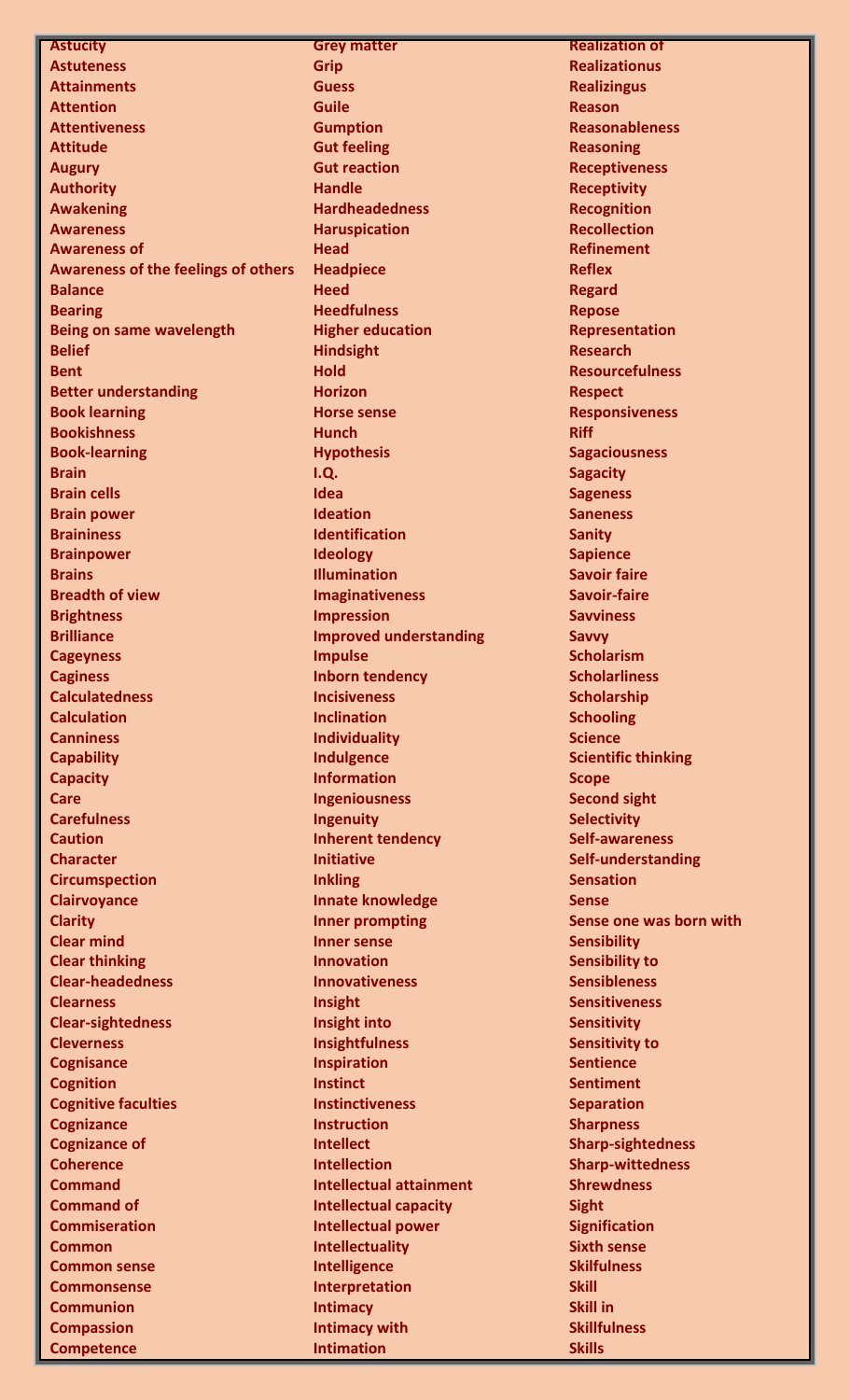#### **Comprehension**

**Comprehension of Comprehensive understanding Compulsion Conceit Concept Conception Conception of Concern Conclusion Concord Conjecture Connoisseurship Conscious thought Consciousness Consideration Constitution Construal Construction Contact Contact with Contemplation Contention Contrivance Control Conversance Conversance with Conviction Cool Cop on Cottoning to Craft Craftiness Craftship Craftsmanship Creative gift Creative power Creative skill Creative spirit Creative talent Creative thought Creativeness Creativity Cultivation Culture Culturedness Cunning Decipherment Decorum Deduction Deep feeling Deep insight Deepness Deftness Delicacy Delicatesse Demarcation Depth Design Dexterity Dexterousness Digestion Diplomacy Discernment**

**Discreetness**

#### **Intuition**

**Intuitiveness Invention Inventiveness Involvement Involvement with IQ Judgementuk Judgmentus Judiciousness Keen intuition Keen perception Keenness Keen-wittedness Ken Ken of Knack Know-how Knowing Knowing inside out Knowingness Knowledge Knowledge of Knowledgeability Knowledgeableness Learnedness Learning Letters Levelheadedness Level-headedness Licece License Light Light bulb moment Literacy Loaf Logic Logical thought Long-sightedness Look Lore Lucidity Lucidness Makeup Marbles Masterfulness Mastery Mastery of Maturity Mental ability Mental acuity Mental agility Mental capacity Mentality Method Mind Mind reading Mindfulness Mind-reading Mindset Mother wit Native intelligence Native wit Natural feeling Natural inclination Natural tendency**

**Slant Sleight Slyness Smartness Smarts Smoothness Sneaking suspicion Solidity Soothsaying Sophistication Sound judgement Sound judgment Sound mind Sound sense Soundness Soundness of judgement Soundness of mind Spiritualism Stability Stance Stereotype Stimulation Strength Strong point Studiousness Study Style Suavity Subtleness Subtlety Suggestion Superability Superior understanding Supposition Surmise Surmising Susceptibility Suspicion Suss Sweet reason Sympathy Tact Tactfulness Take Talent Taste Technique Telepathic transmission Telepathy Telesthesia Tendency The force The right stuff Theory Thinking Thinking outside the box Third eye Thought Thought transference Thoughtfulness Touch Training Translation Trenchancy Trust**